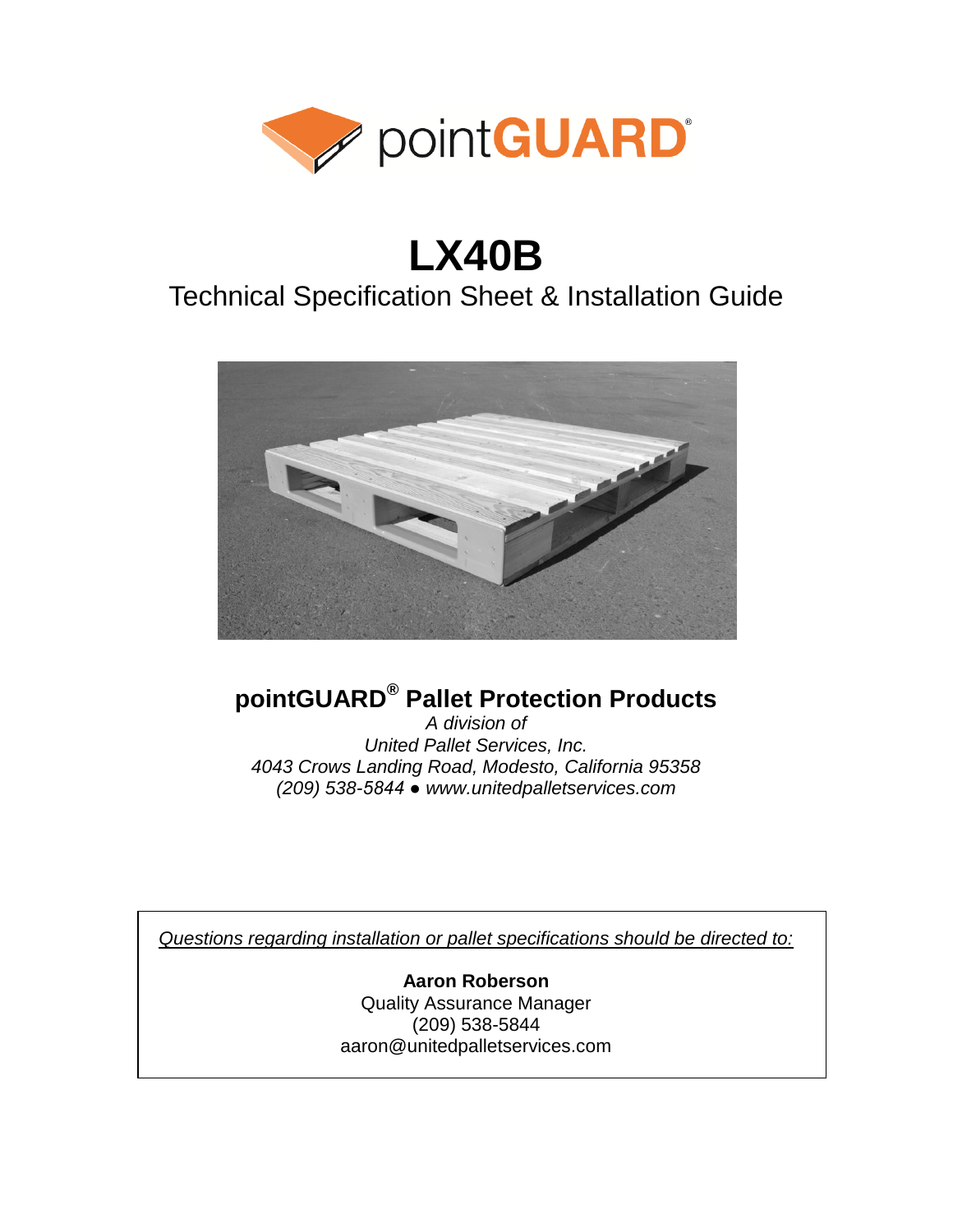# **Pre-Installation:**

**Before the start of the installation process, please note:**

- **The LX40B pointGUARD® Pallet Protector was designed to be installed on a new manufactured wooden pallet that meets our pallet specifications. Retrofitting on an existing pallet is not an option.**
- **The design of the pallet (lumber positioning, thickness of lumber, etc.) is crucial for an accurate fit. The recommended specifications are outlined in this guide and should be closely followed. Although there are some modifications that can be made to the pallet without impacting proper attachement of the LX40B, we advise calling our office to discuss before any modifications are made.**
- **We recommend providing a copy of this Guide to your pallet manufacturer. A** *PDS®* **(***Pallet Design System®* **) Pallet Specification Sheet can be provided to you at no charge by calling our office at (209) 538-5844.**
- **Kiln-Dried lumber should be used when manufacturing the pallet due to the reduction in moisture content as the lumber dries out over time. This is noted in the** *TECHNICAL SPECIFICATION - Pallet* **section, but is being noted here as well due to its importance. Failure to do so can leave a gap between the wood and the plastic (which will decrease the effectiveness of the pallet protector) or can cause the protector to be exposed above or below the pallet.**
- **It is possible to only install an LX40B on one end of the pallet if, once the unit load is in position; the pallet is only handled from one end before the pallet is relieved of the product.**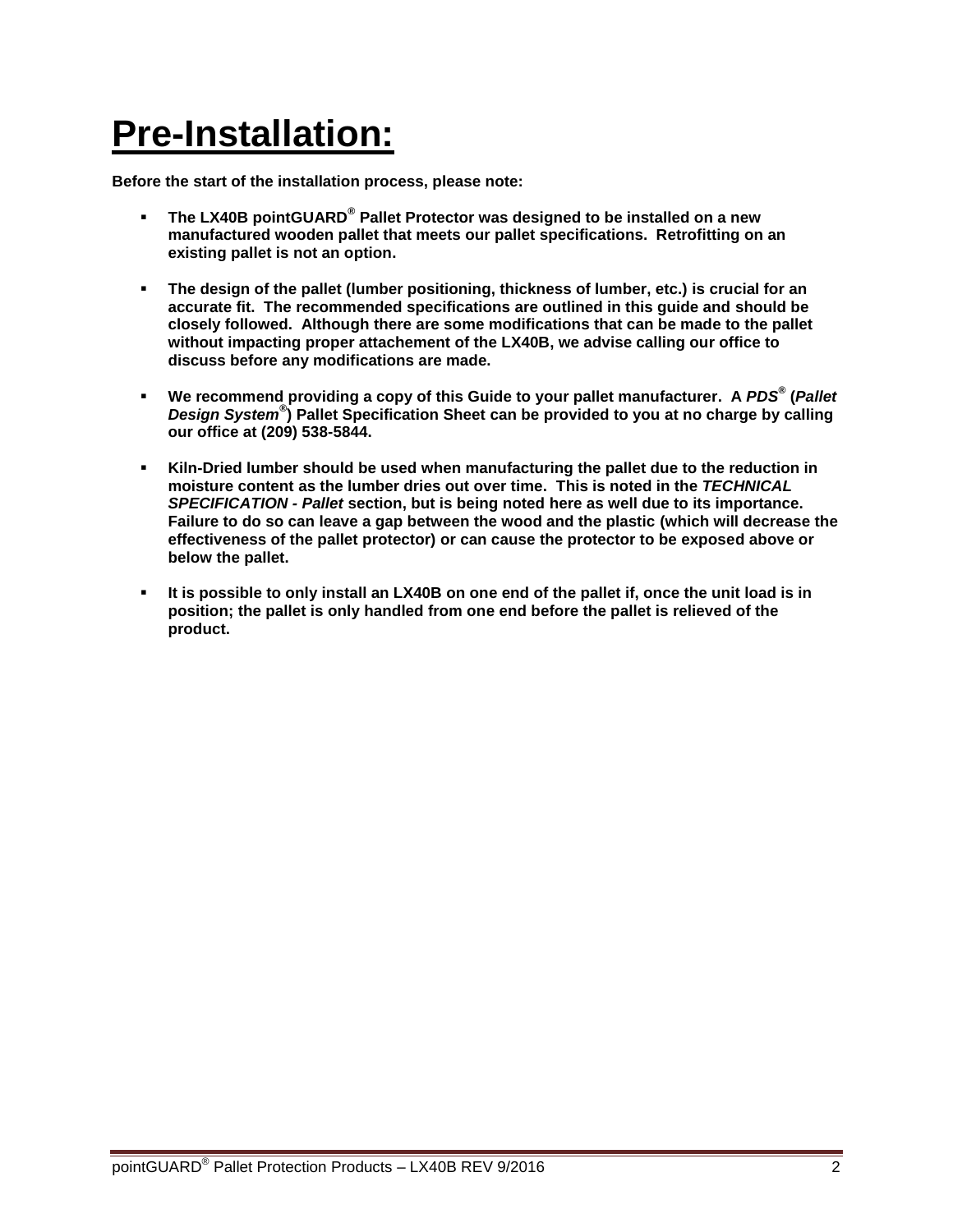# **Wood Pallet (Block) Glossary of Terms:**

- **A - 1x6** Piece of lumber measuring 6" (nom) in width
- **B - 1x4** Piece of lumber measuring 4" (nom) in width

**C – Pallet Stringer** The three 1x6x48" (nom) pieces of lumber running the length of the pallet that lay just underneath the top deck<sup>K</sup>

**D – Block** Piece of lumber that creates spacing between pallet stringers<sup>C</sup> and bottom deck<sup>E</sup> of pallet for forklift accessibility

- **E - Bottom Deck** Bottom area of pallet that touches the floor
- **F - Bottom Lead Board** Piece of lumber on the bottom and at the very front or back of the pallet
- **G - End of the Stringer** End of the 1x6 pallet stringer
- **H - Middle Stringer** The very middle 1x6 pallet stringer
- **I - Pallet Length** The overall length of the pallet
- **J - Pallet Width** The overall width of the pallet
- **K - Top Deck** Top area of pallet where the footprint of the product will rest
- **L - Top Lead Board** Piece of lumber on the top and at the very front or back of the pallet



*NOTE: Pallet terms on this page are noted in the installation steps as superscript Example...* "Top lead board<sup>*L*</sup> must be flush with the pointGUARD protector"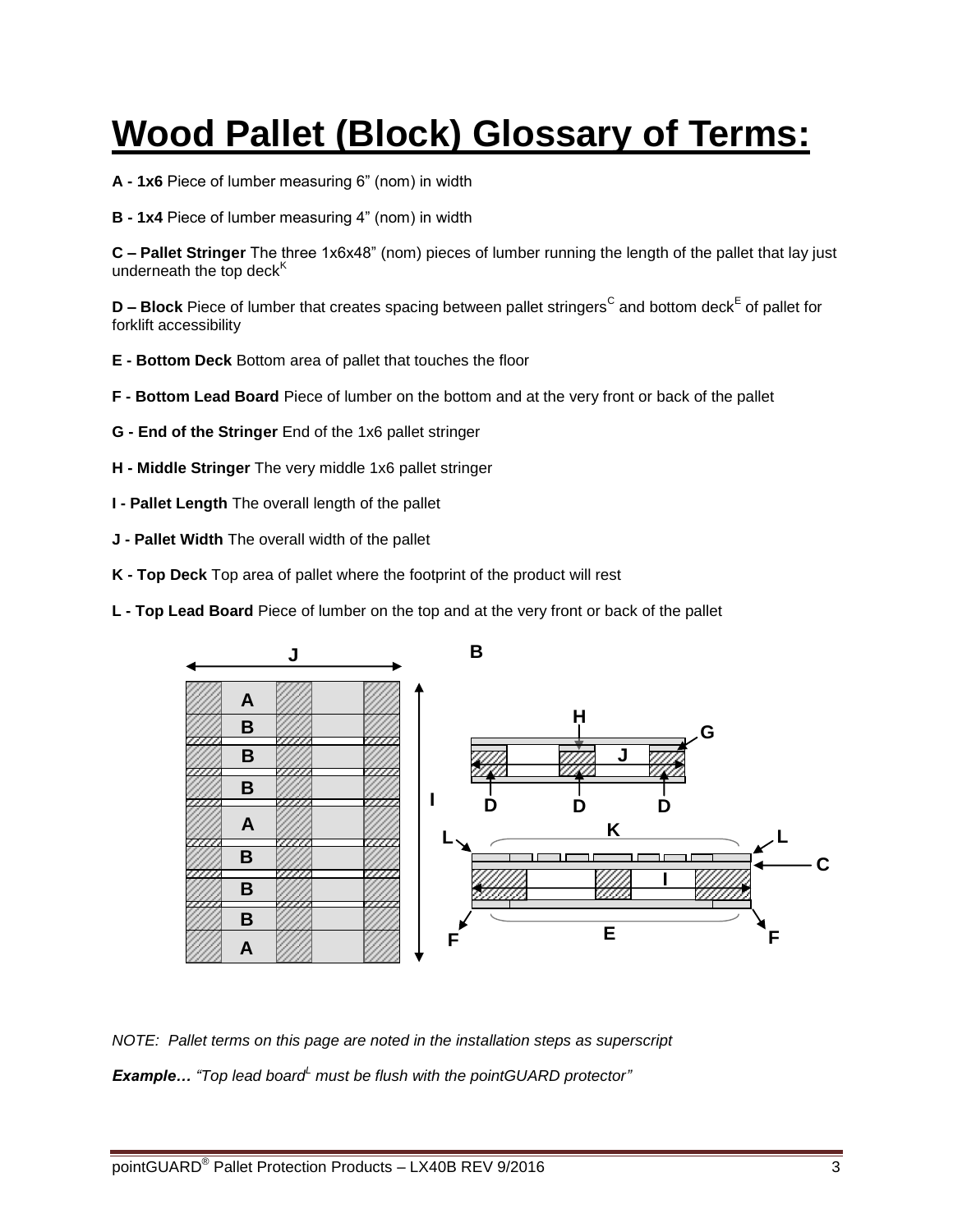# **Technical Specifications—LX40B:**

### **Description:**

Plastic pallet protector for wood pallets

### **Application:**

Made to fit a heavy duty block pallet with a width of 40"

#### **Physical Properties:** 100% Virgin Polypropylene with UV Inhibitor\*

**Measurements:** 39.50" WIDE x 5.22" TALL x 0.25" THICK (wall)

### **Attaches to pallet with:**

(12 per side, 24 total for pallet) 2" #8 wood screws

### **Weight:**

1.8 lbs. each/3.6 lbs. for the set

\* UV Inhibitor information available by contacting our office



# **Technical Specifications —PALLET:**

*The pallet must be manufactured to the following specs so that the plastic protector will fit accurately. Failure to adhere to this specification information will result in an incorrect attachment and loss of complete protection for the pallet.*

### **Outside Block<sup>D</sup> Dimensions / Placement:**

- **(6) 4" x 6" (nom) Blocks<sup>D</sup>**
- Width 5", Height 3.5", Length 7.5" / Placed evenly apart (12.5" between blocks<sup>D</sup>)
- **RECOMMENDATION: KILN-DRIED TO PREVENT SHRINKAGE**

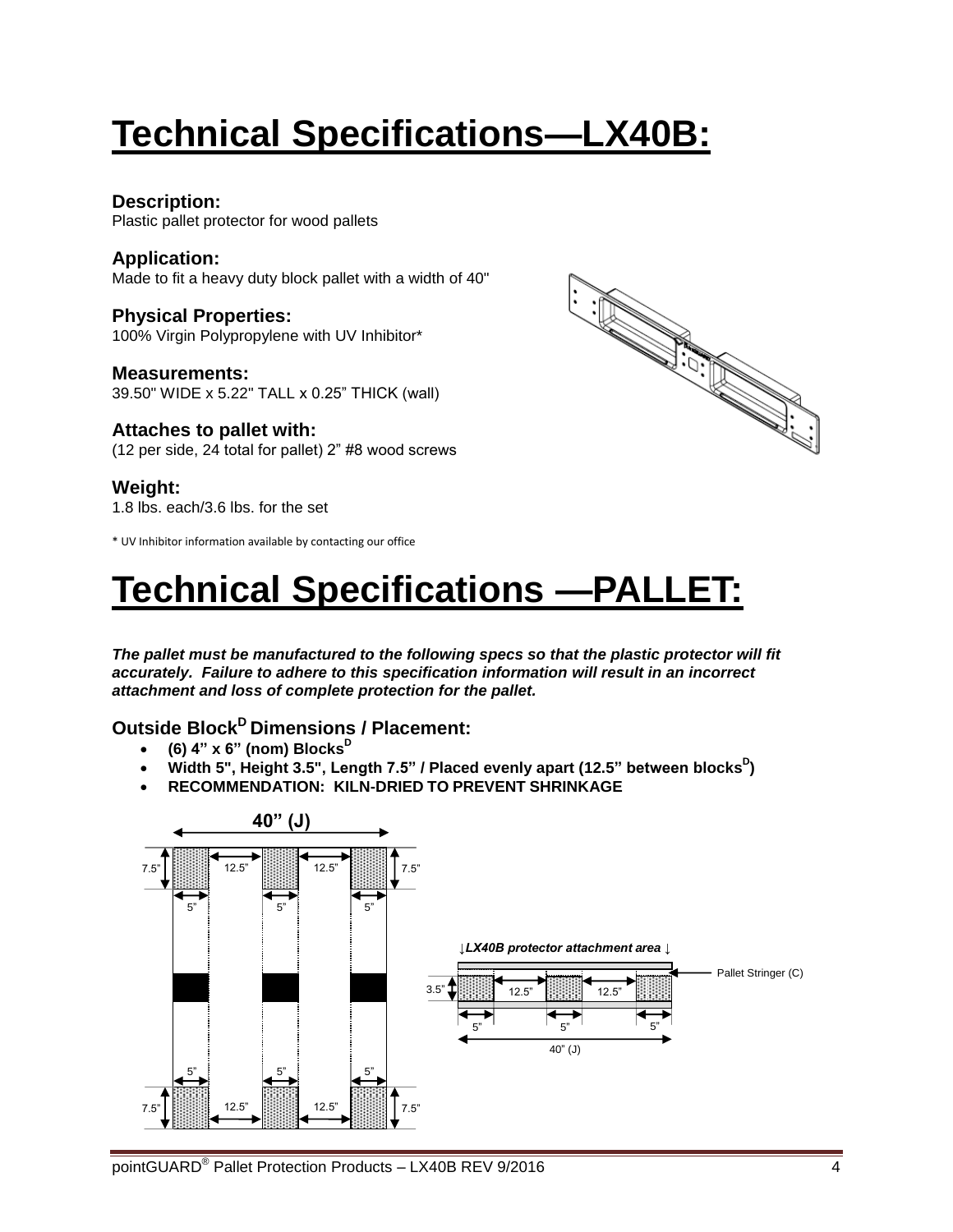### **Middle Block<sup>D</sup>Dimensions / Placement:**

- **(3) 4" x 6" (nom) Blocks<sup>D</sup>**
- Width 5", Height 3.5", Length 3.75" / Placed evenly apart (12.5" between blocks<sup>D</sup>)
- **RECOMMENDATION: KILN-DRIED TO PREVENT SHRINKAGE**



**Bottom Deck<sup>E</sup> Dimensions / Placement:**

- **(2) 1x6x40" (nom) (5.5" Wide) Lead Boards<sup>F</sup> / (3) 1x5x37" Interior Boards**
- **THICKNESS: Target 5/8" - 11/16"**
- **RECOMMENDATION: KILN-DRIED TO PREVENT SHRINKAGE**

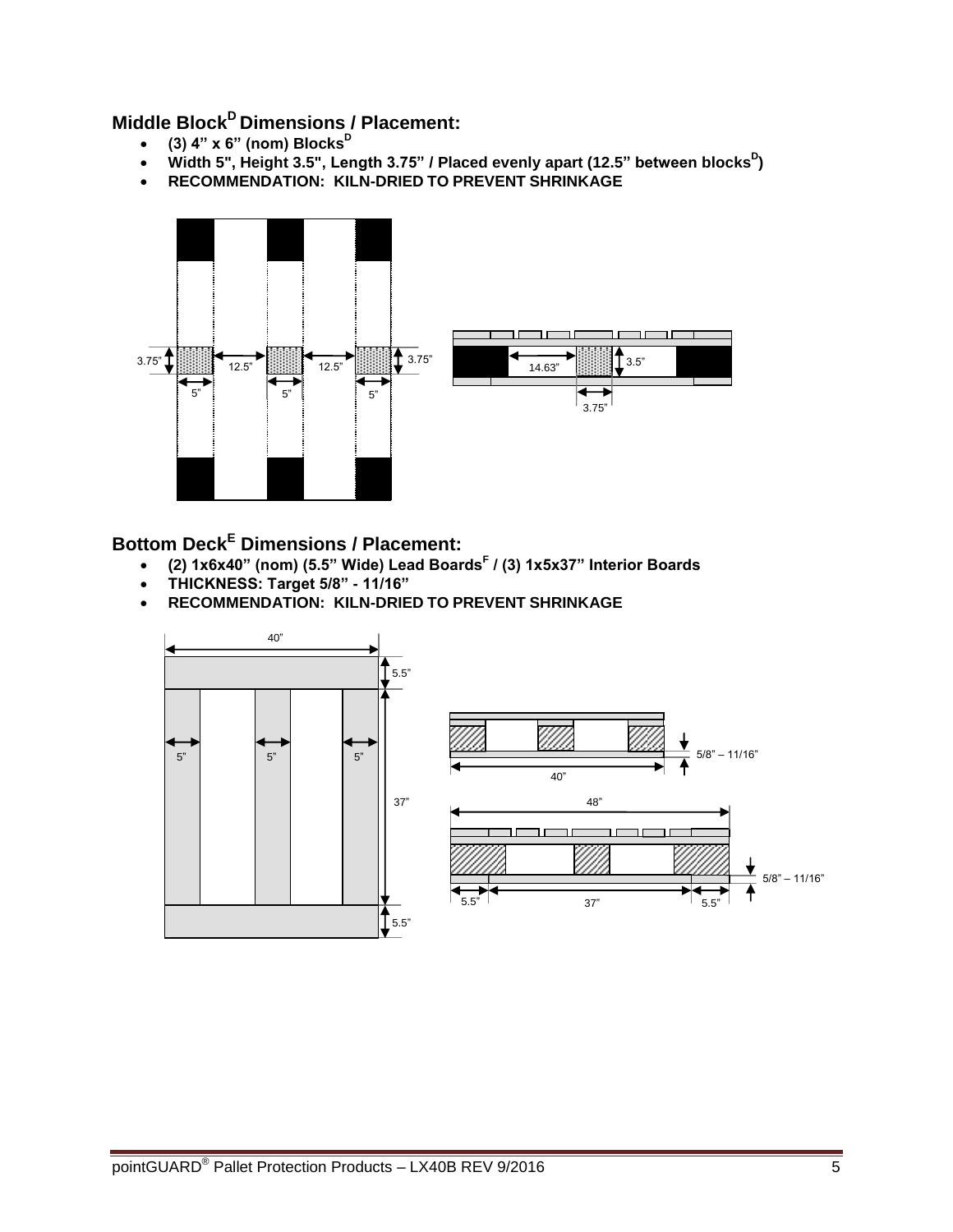**Top Deck<sup>K</sup> / Pallet Stringer <sup>C</sup> Dimensions / Placement:**

- **TOP DECK<sup>K</sup> : (3) 1x6x40" (nom) (5.5" Wide) Lead Boards<sup>L</sup>**
- **TOP DECK<sup>K</sup> : (6) 1x4x40" (nom) (3.5" Wide) Interior Boards**
- **PALLET STRINGER<sup>C</sup> : (3) 1x5x48" (1x6x48"cut to 5")**
- **THICKNESS: Target 5/8" - 11/16"**
- **RECOMMENDATION: KILN-DRIED TO PREVENT SHRINKAGE**
- *To increase pallet durability, first and second board on each end should be "butted" or placed so that they are touching each other*



### **Chamfer on Pallet:**

• No chamfer is needed on the outside of the bottom lead boards<sup>F</sup>

### **Pallet Length Remarks:**

- Adding LX40B pointGUARD<sup>®</sup> Pallet Protectors to a pallet will make the pallet length<sup>1</sup> approx. 0.50" longer
- $\bullet$  To keep the length of the pallet at the current dimensions, reduce pallet length by 0.50"

### **NOTE:**

All corners on the pallet should be constructed flush and square

# **Installation Process:**

- **To get started, make sure you have read the** *Pre-Installation* **section and have built the wood pallet to the specifications outlined in this guide**
- **Next, make sure you have the following:** 
	- o A standard cordless or pneumatic impact driver (20V ideal)
	- $\circ$  (12) 2" #8 Wood Screws per pallet (24 for a set of pointGUARD<sup>®</sup> Pallet Protectors)
	- o Tape measure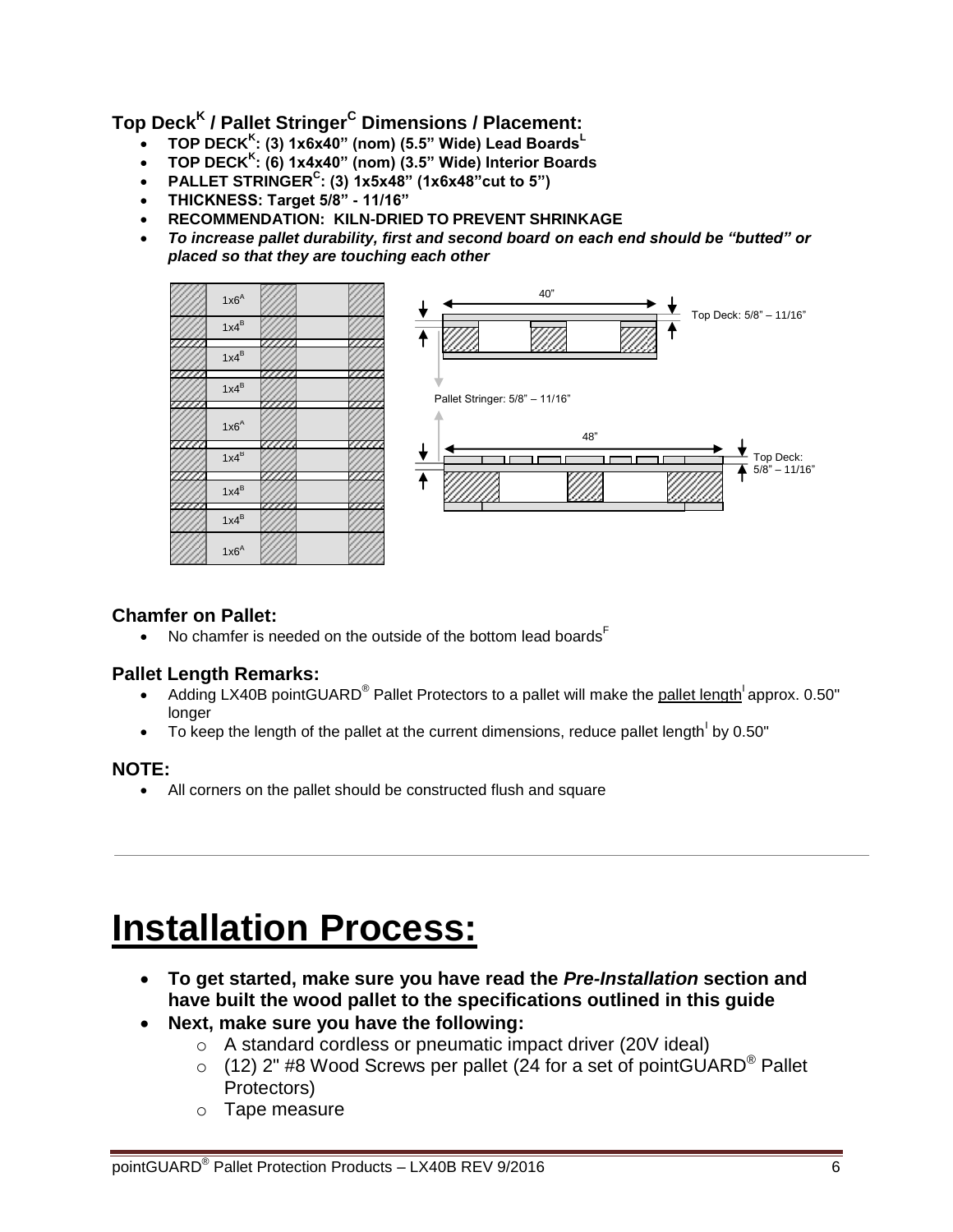## **Step #1**

- Verify that the pallet has been built correctly (see *Technical Specification* section in this guide).
- This includes makes sure that the width of the outside blocks measure 5" exactly and that there is 12.5" of space between them (see page 4 for illustration)



## **Step # 2**

- Insert the pointGUARD<sup>®</sup> Pallet Protector into pallet, centering it around the middle block<sup>D</sup>
- Pull the pointGUARD<sup>®</sup> Pallet Protector as far to the top of the pallet as possible and checking again so that it is centered to the pallet
- Before beginning Step #3, ensure that the protector is:



- 1. Centered on the pallet left to right with no over hang on the outside stringers<sup>C</sup>
- 2. The back wall of the protector is joined with the front of the top lead board <sup>L</sup>, the end of the outside blocks<sup>D</sup> and the front of the bottom 1x6<sup>A</sup> lead board<sup>F</sup> (See the *Troubleshooting Section* at the end of this guide for visuals on an incorrect installation)

**Why this is Important**: Overhang increases the chances that the pointGUARD® Pallet Protector can be snagged on equipment. Also, not allowing any gap between the wall of the LX40B and the end of the pallet (block<sup>D</sup>, pallet stringers<sup>C</sup>, and lead boards<sup>F/L</sup>) ensures maximum effectiveness of the protector.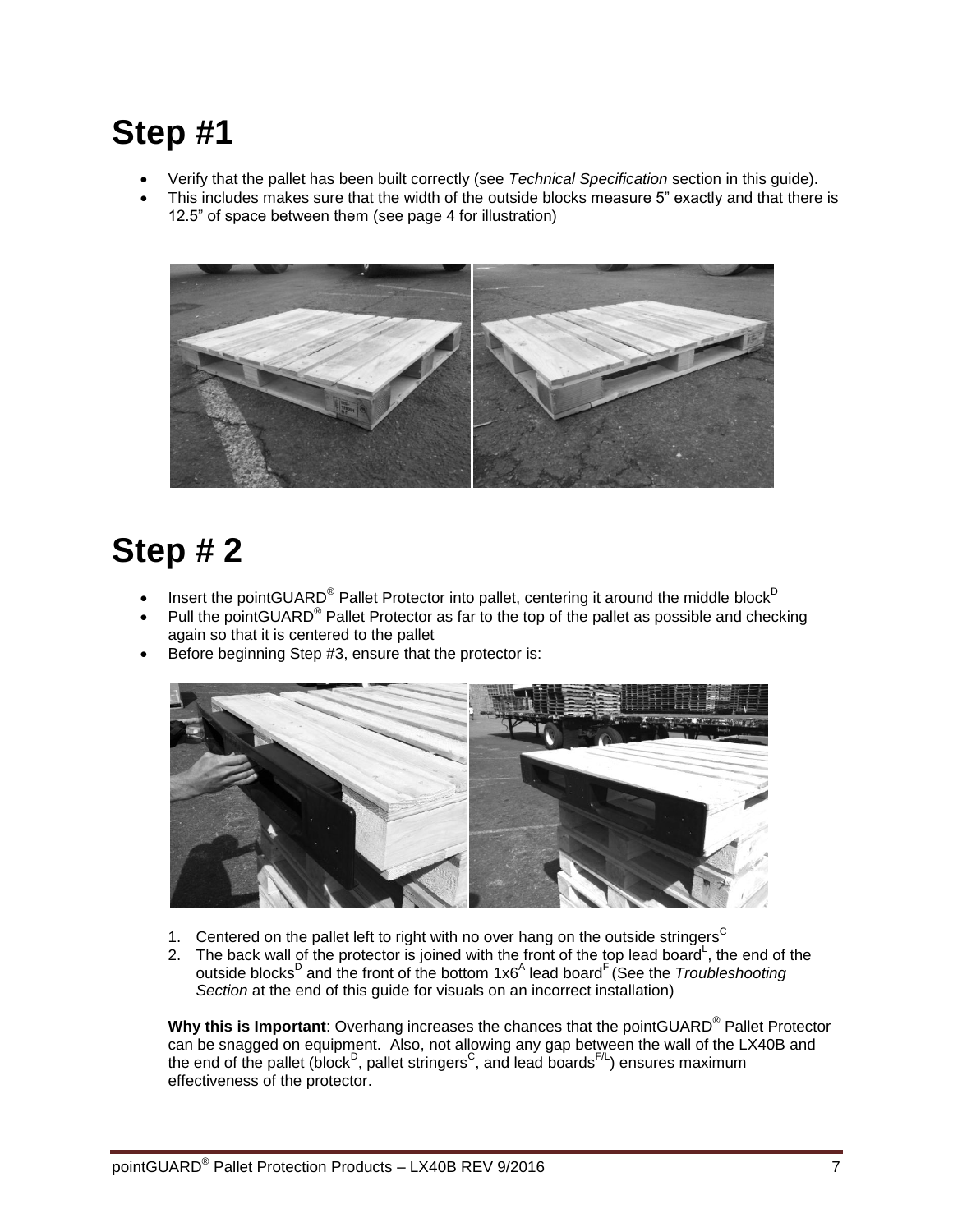## **Step # 4**

- Using the driver, screw (12) 2" #8 Wood screws thru the pointGUARD<sup>®</sup> Pallet Protector and then into the pallet, attaching it with four screws for each block<sup>D</sup>
- $\bullet$  TO PROPERLY SET AND CENTER the pointGUARD<sup>®</sup> Pallet Protector, START WITH THE MIDDLE block<sup>D</sup>



## **Step # 5**

- Countersink screws to 1/16" 1/8", careful that the screw will not back out of loose grain wood
- A (#8) 3"or 4" screw can be substituted in the occurrence of an unset screw
- The pallet should not be used In the event that a screw(s) will not hold the pointGUARD<sup>®</sup> Pallet Protector in position



**Why this is Important:** Screws that are not countersunk can back out and snag on equipment, product, person and automated machinery.

## **Step # 6**

Repeat steps #1 - #5 on the opposite side of pallet